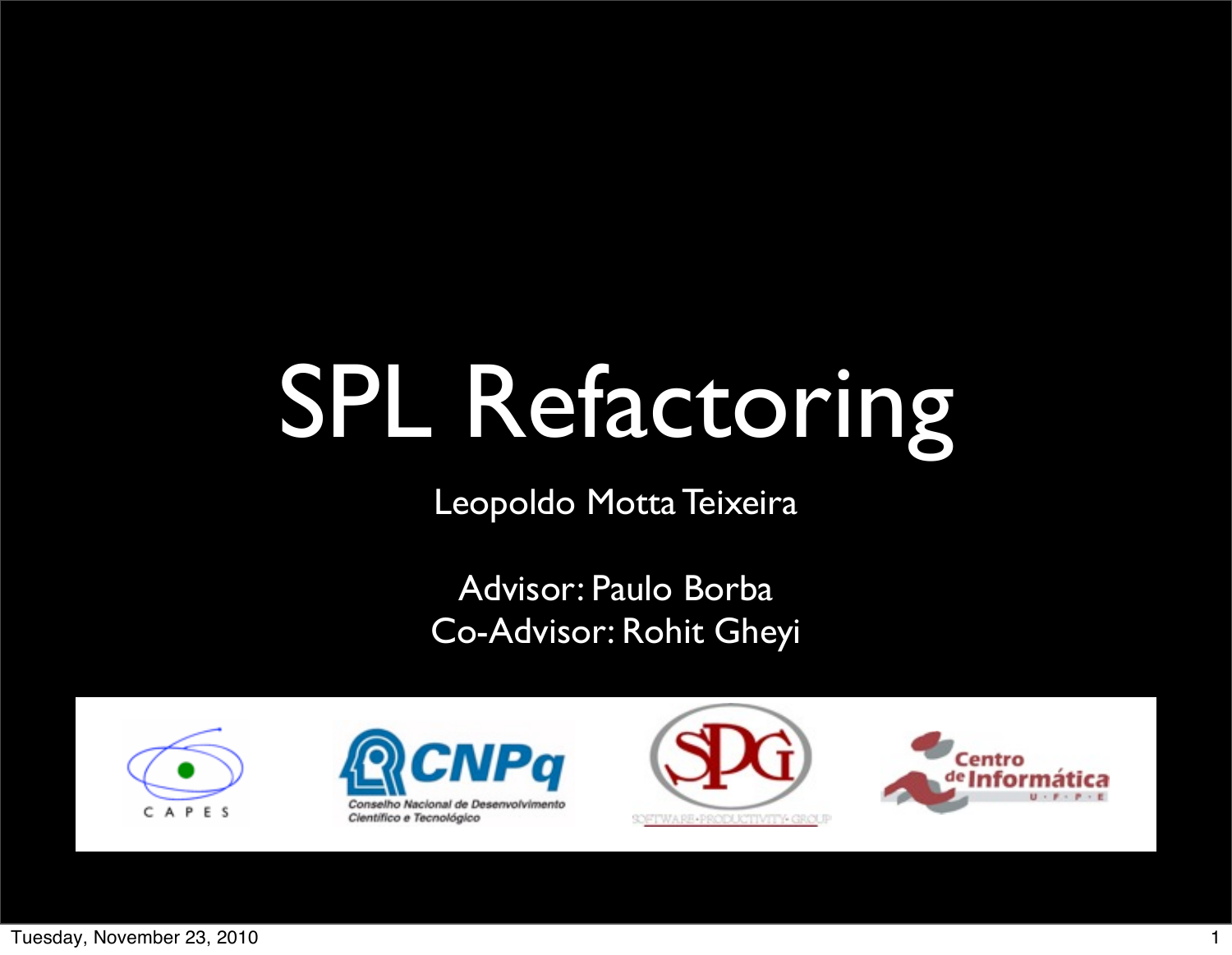#### PL Bootstrapping

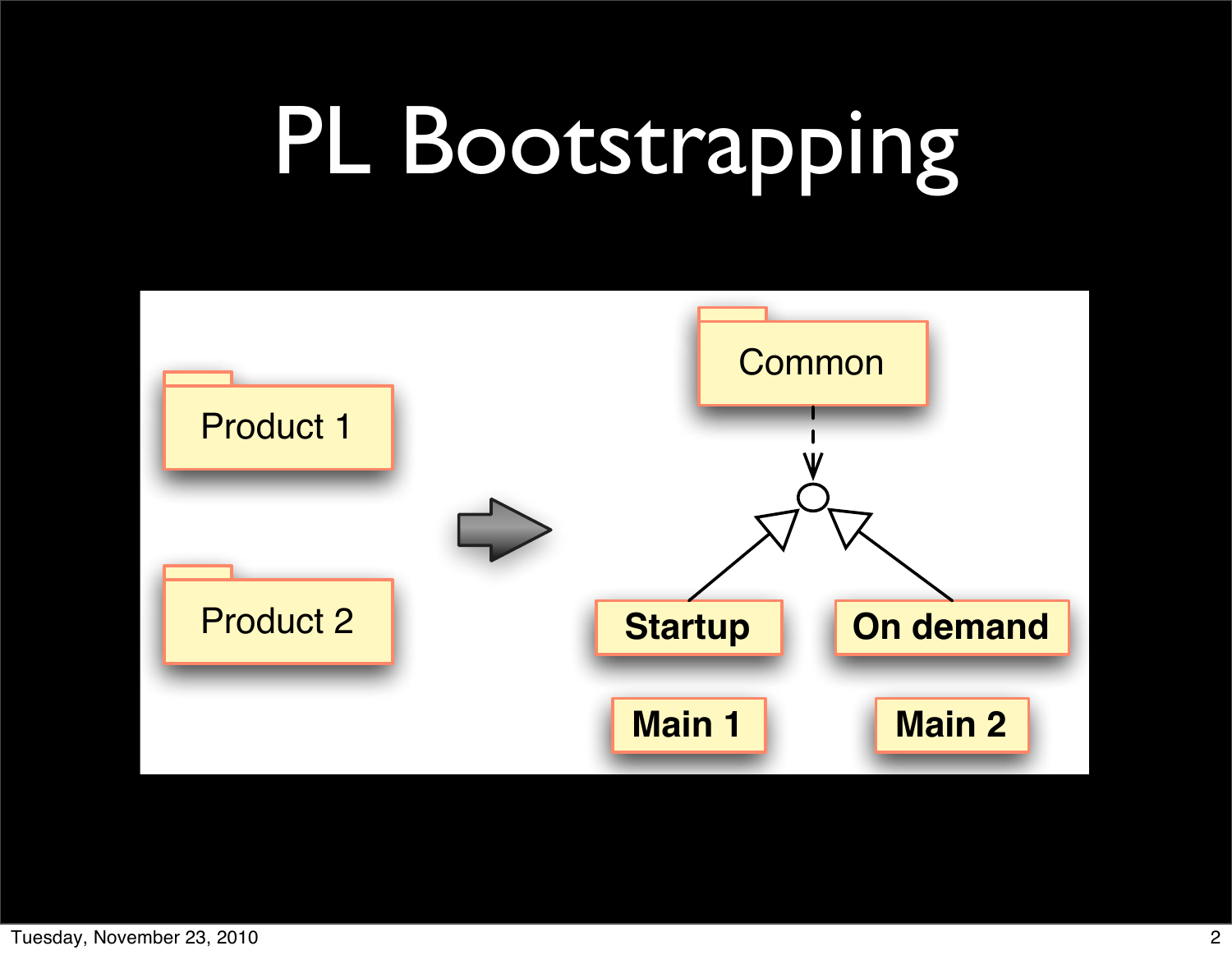#### Manual extraction...

- tedious
- risky

• compromises promised benefits on other dimensions of cost and risk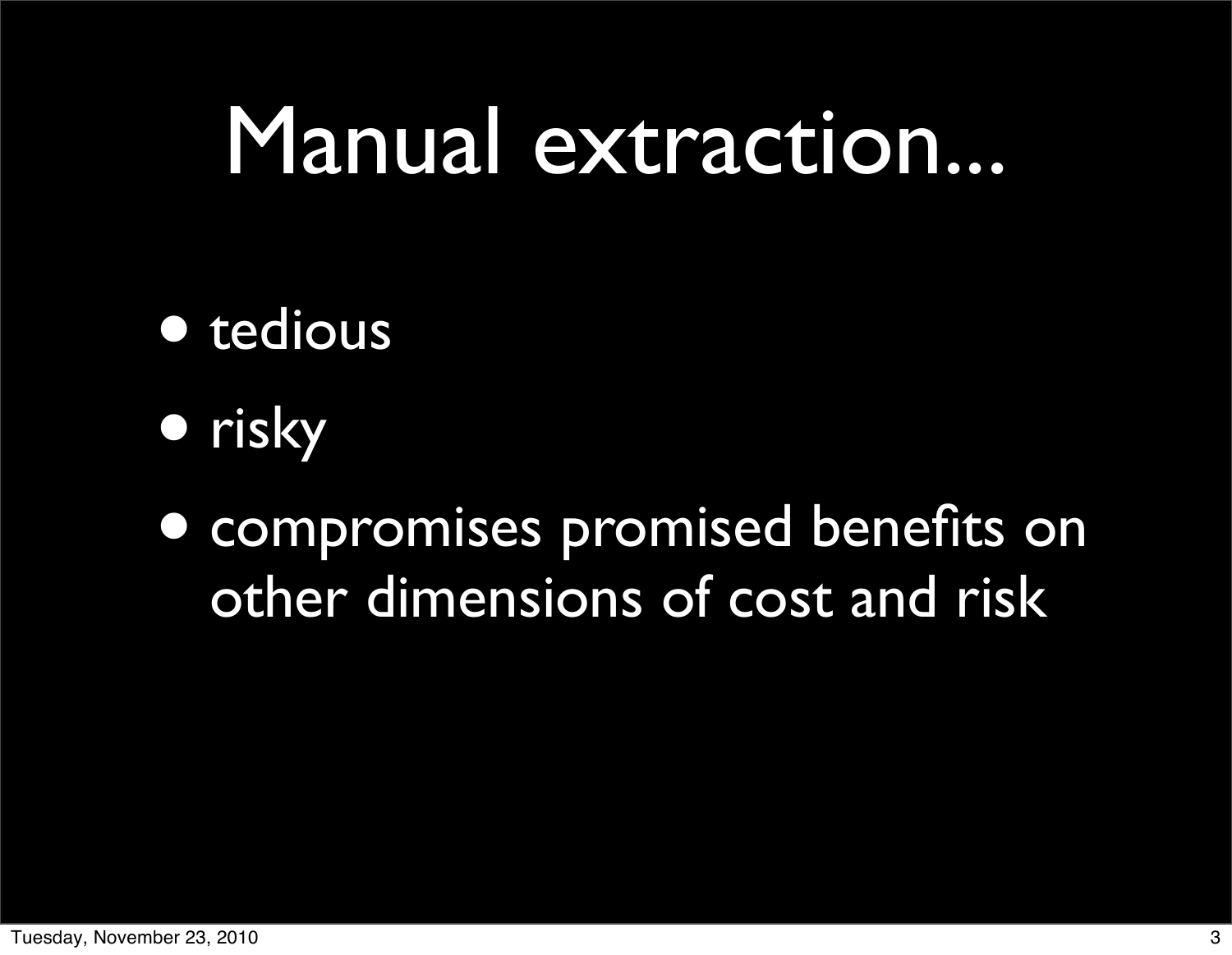#### Manual extraction...

- tedious
- risky
- compromises promised benefits on other dimensions of cost and risk

PL extraction and evolution can benefit from refactorings...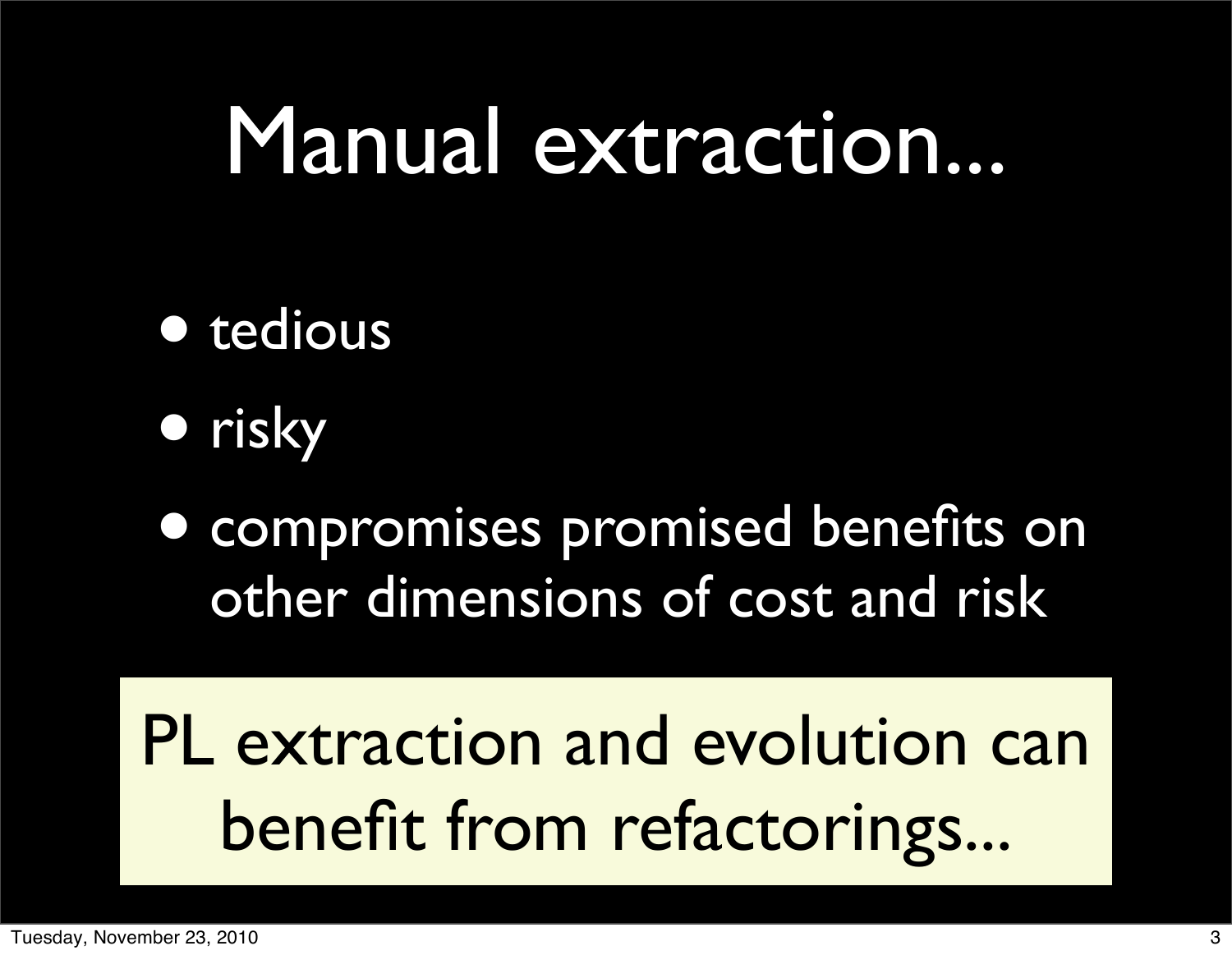## Program refactoring is not enough!

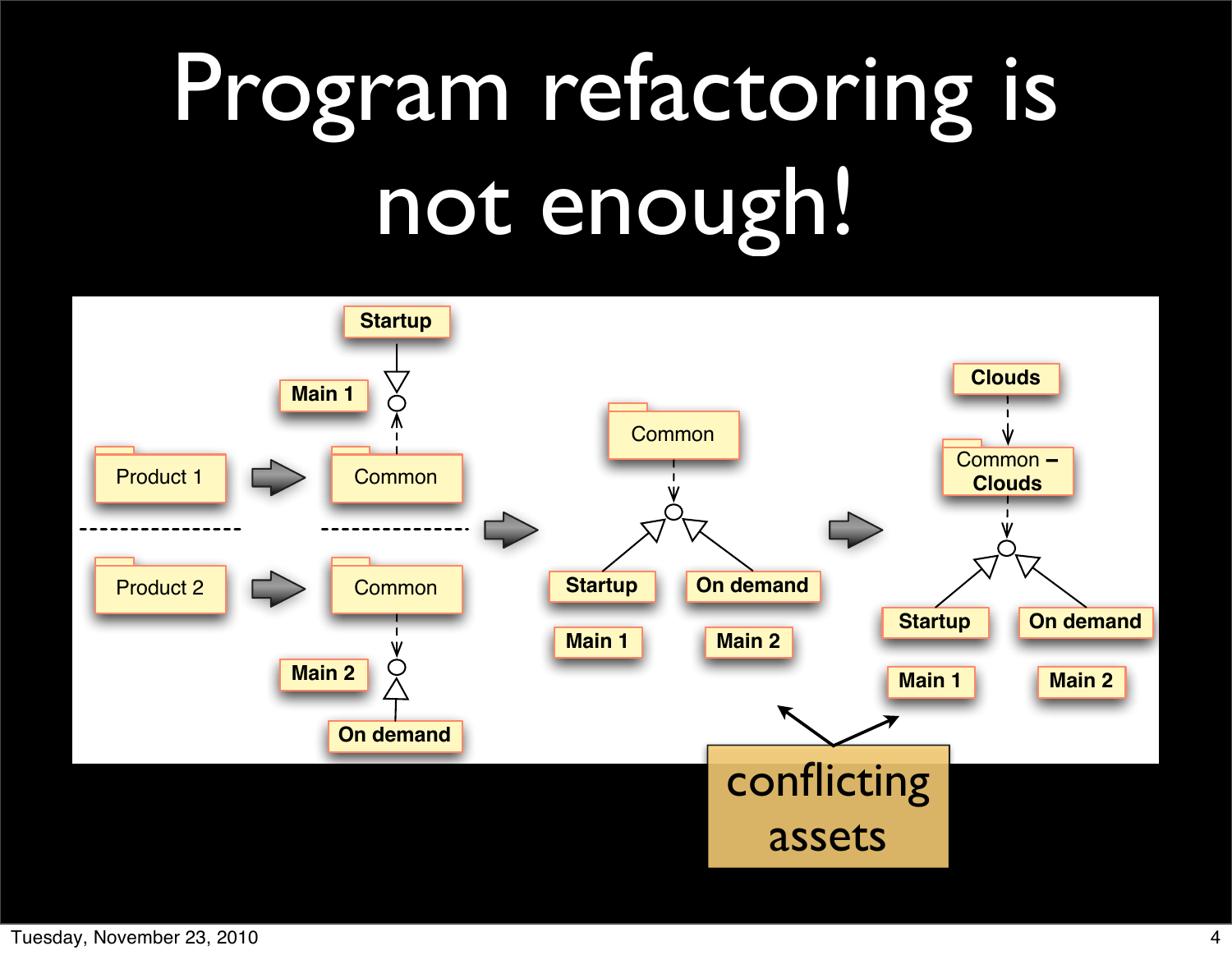## and does not deal with specific PL artifacts



| <b>Feature Expression</b> | <b>Assets</b>           |
|---------------------------|-------------------------|
| <b>Rain of Fire</b>       | <b>Game, GameScreen</b> |
| On demand $\vee$ Startup  | CommonImgLoad           |
| On demand                 | Main 2                  |
| <b>Startup</b>            | Main 1                  |
| <b>Clouds</b>             | <b>Clouds</b>           |

```
class Main { 
            ...new StartUp(...);... 
              } 
Main 1 ↦
```

```
class Main { 
              ...new OnDemand(...);...
              } 
Main 2 \mapsto
```
. . .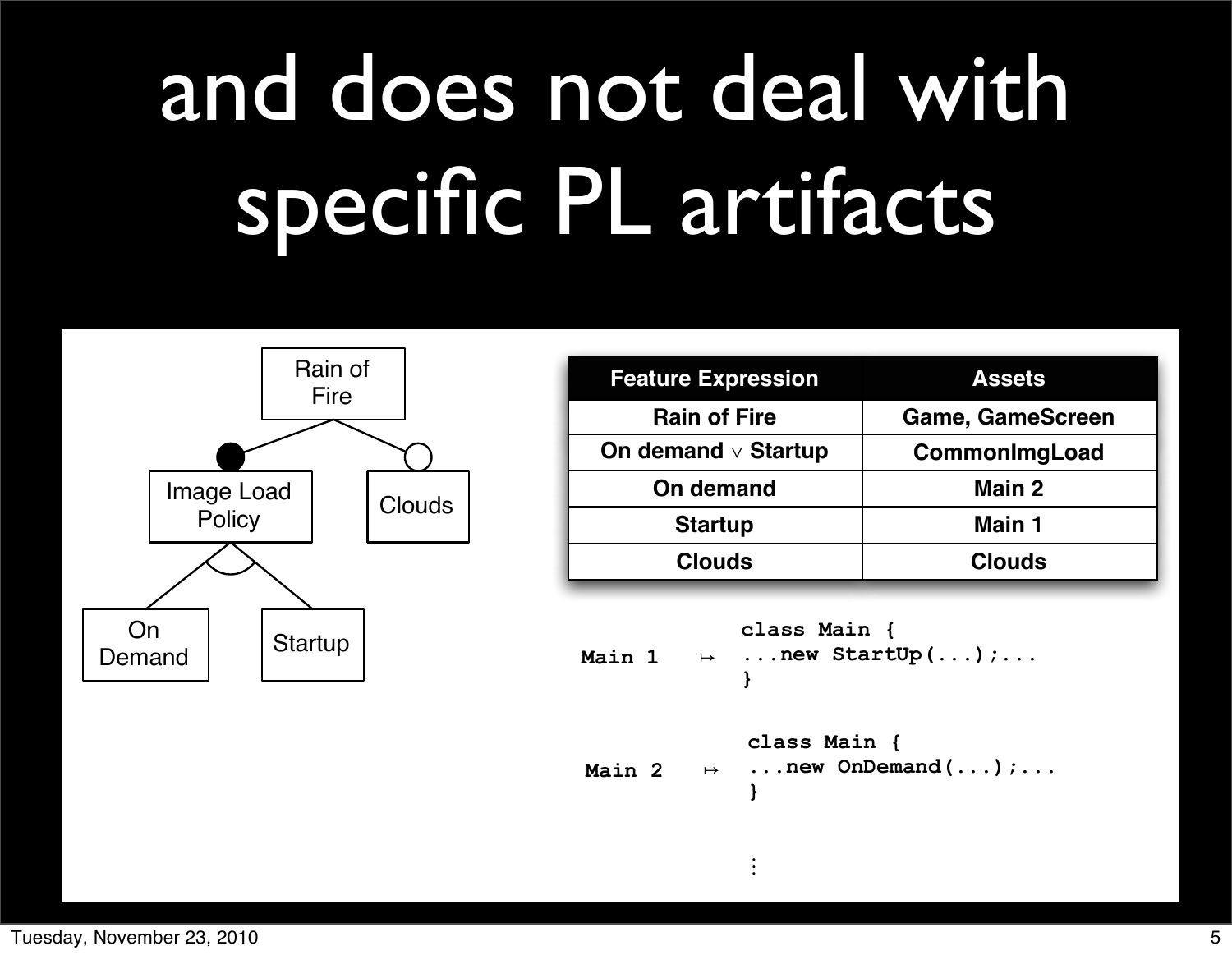# So, we need PL refactoring...

#### **•** notion

## •templates (catalogue) •checkers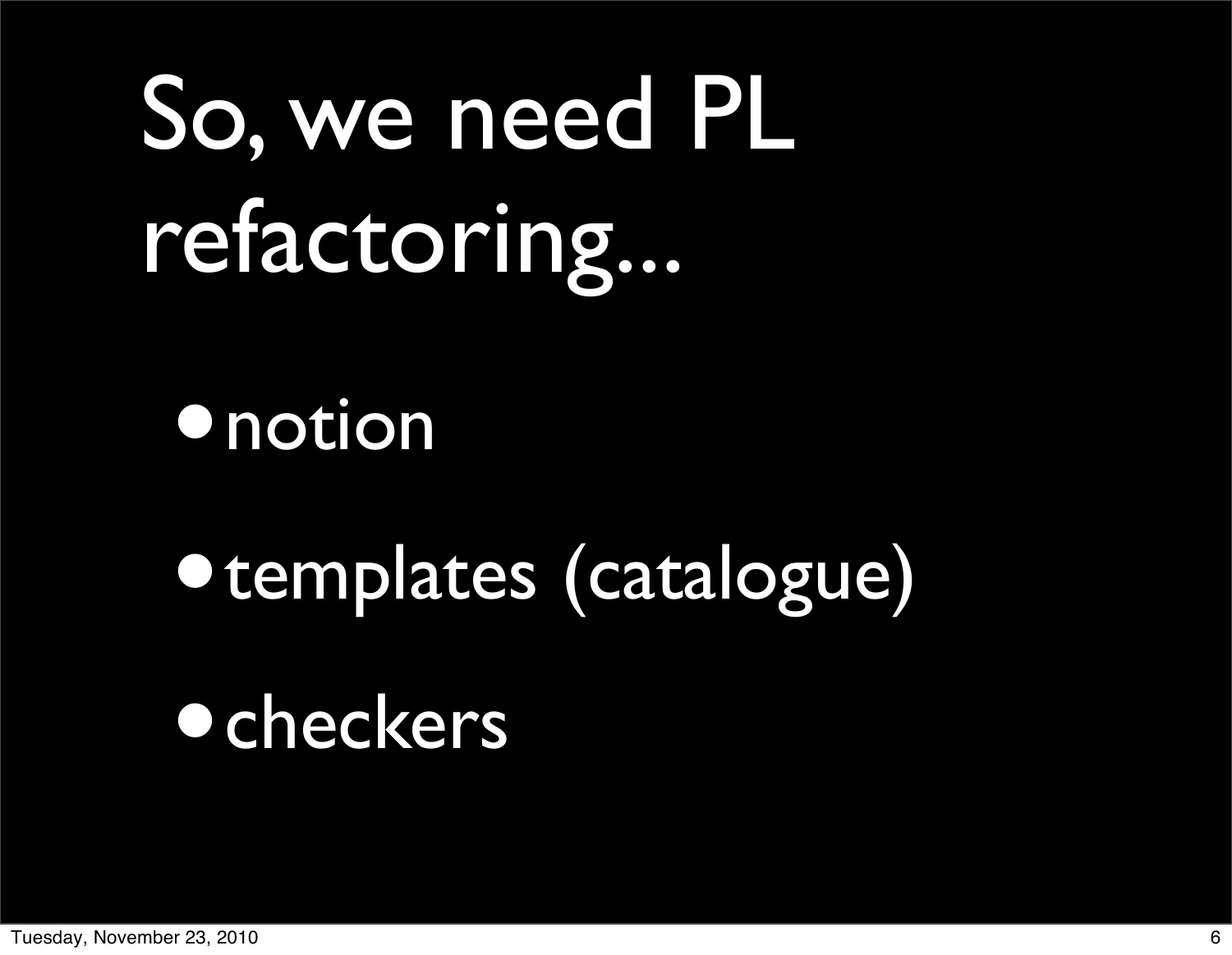### PL refactorings

# *behavior-preserving source-FM-CK transformations that improve some quality factors*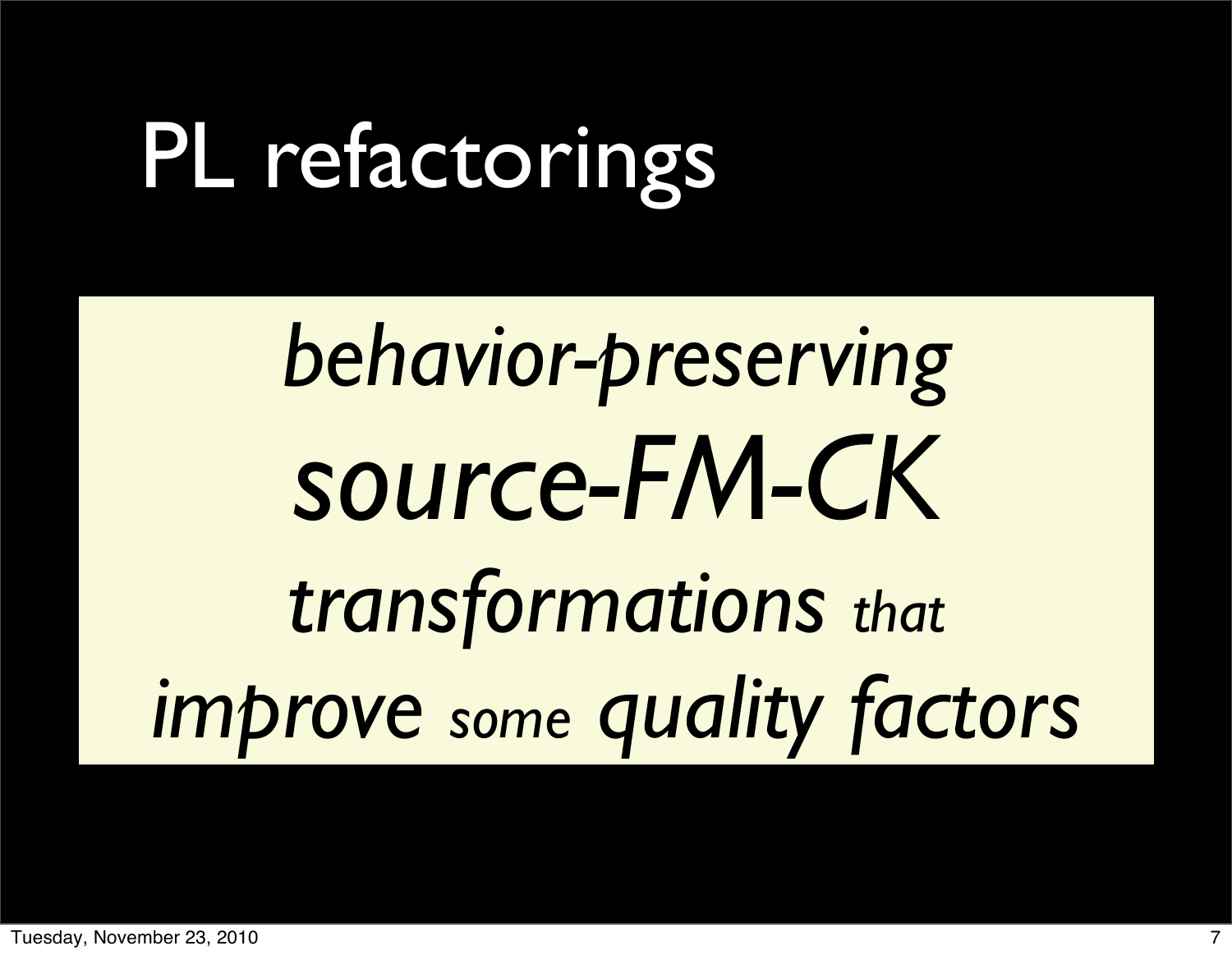## A General Theory of SPL Refinement

- Independent of FM-CK-AM languages
- Properties that justify stepwise and compositional SPL development and evolution
- Formalized and proved sound using PVS

**Definition 7**  $\langle$  Product line refinement $\rangle$ For product lines  $(F, A, K)$  and  $(F', A', K')$ , the first is refined by the second, denoted  $(F, A, K) \sqsubseteq (F', A', K')$ 

whenever

 $\forall c \in \llbracket F \rrbracket \cdot \exists c' \in \llbracket F' \rrbracket \cdot A \langle \llbracket K \rrbracket c \rangle \sqsubseteq A' \langle \llbracket K' \rrbracket c' \rangle$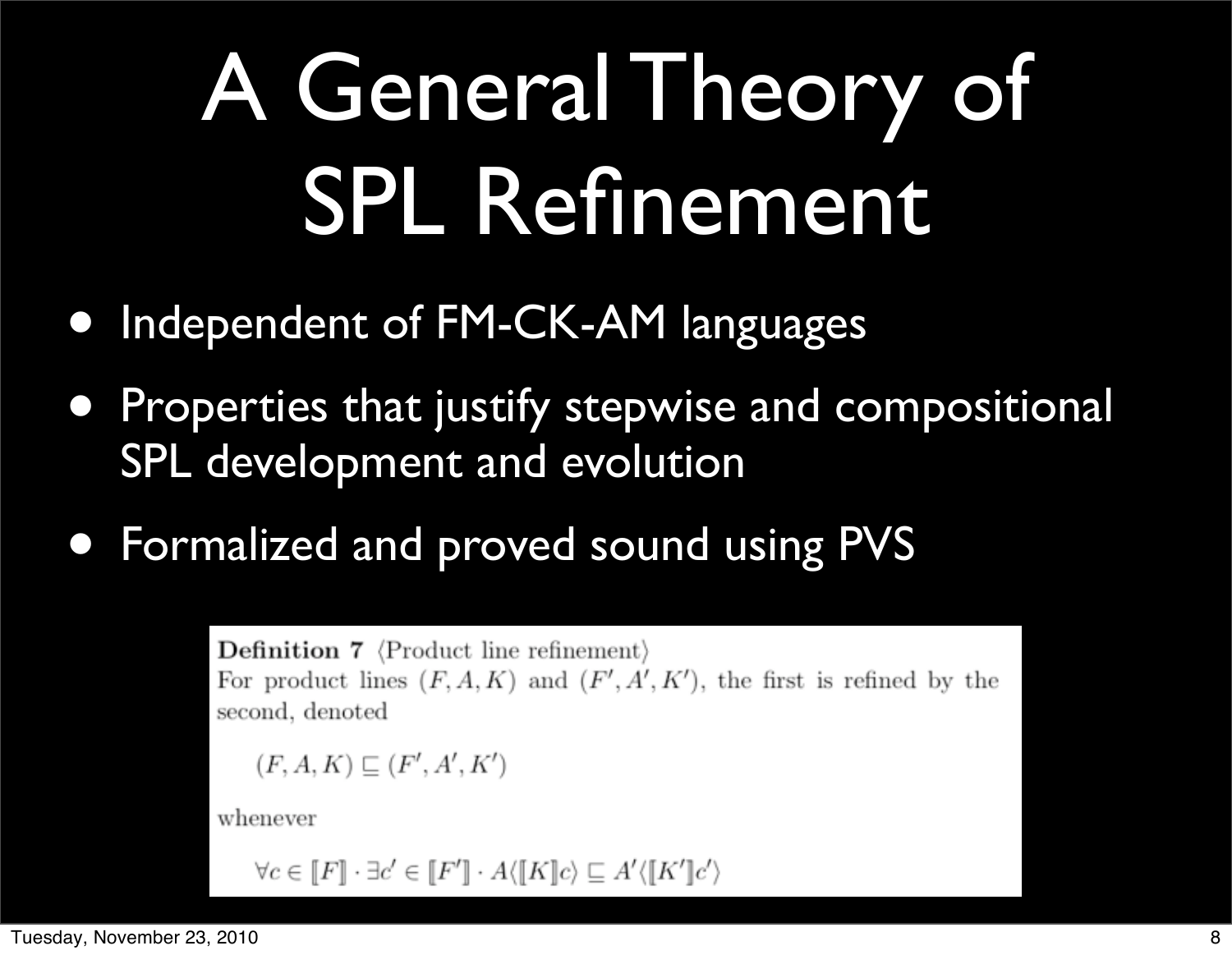#### Applications: laws

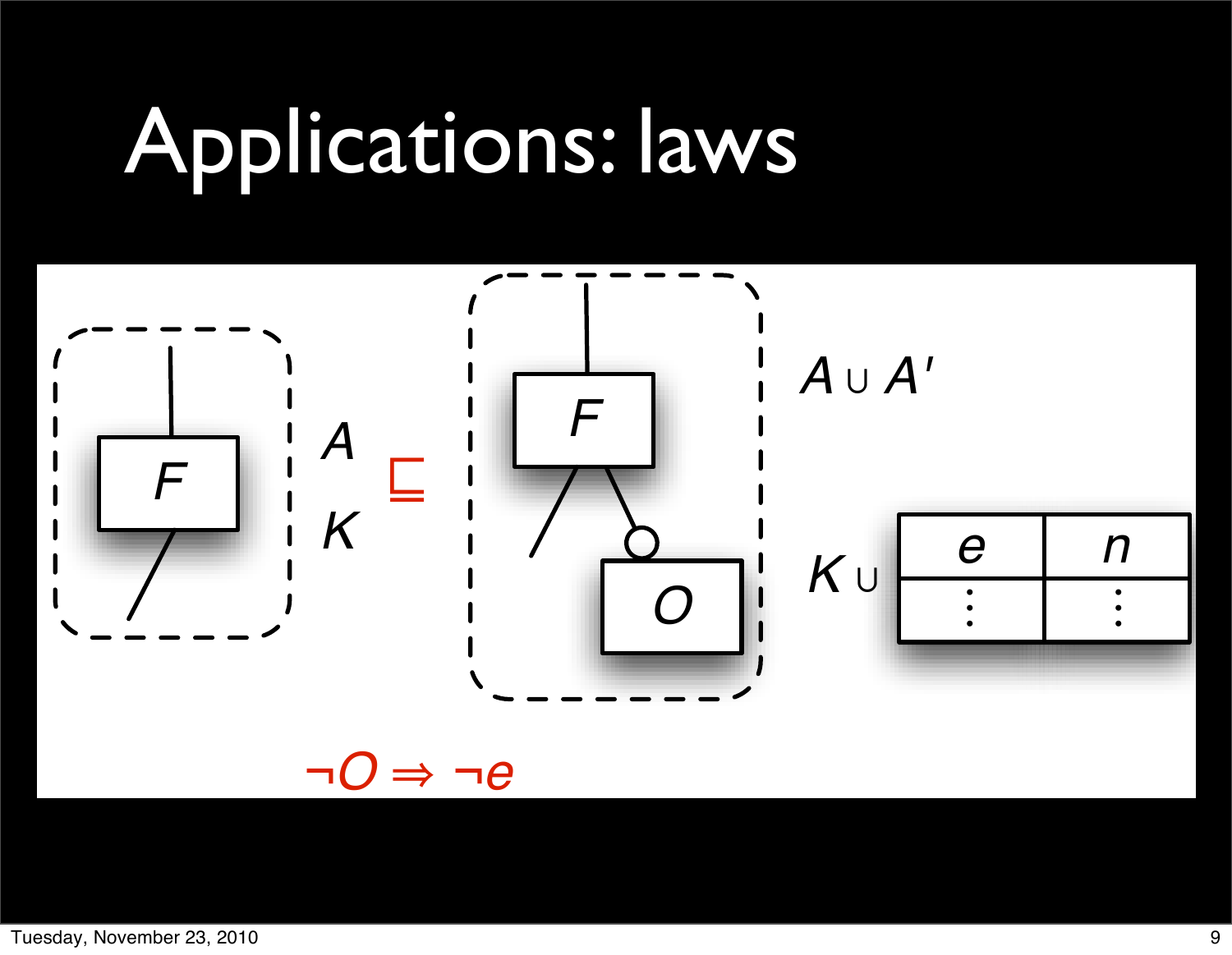#### Automatic PL refinement checking No Clouds



Tuesday, November 23, 2010 10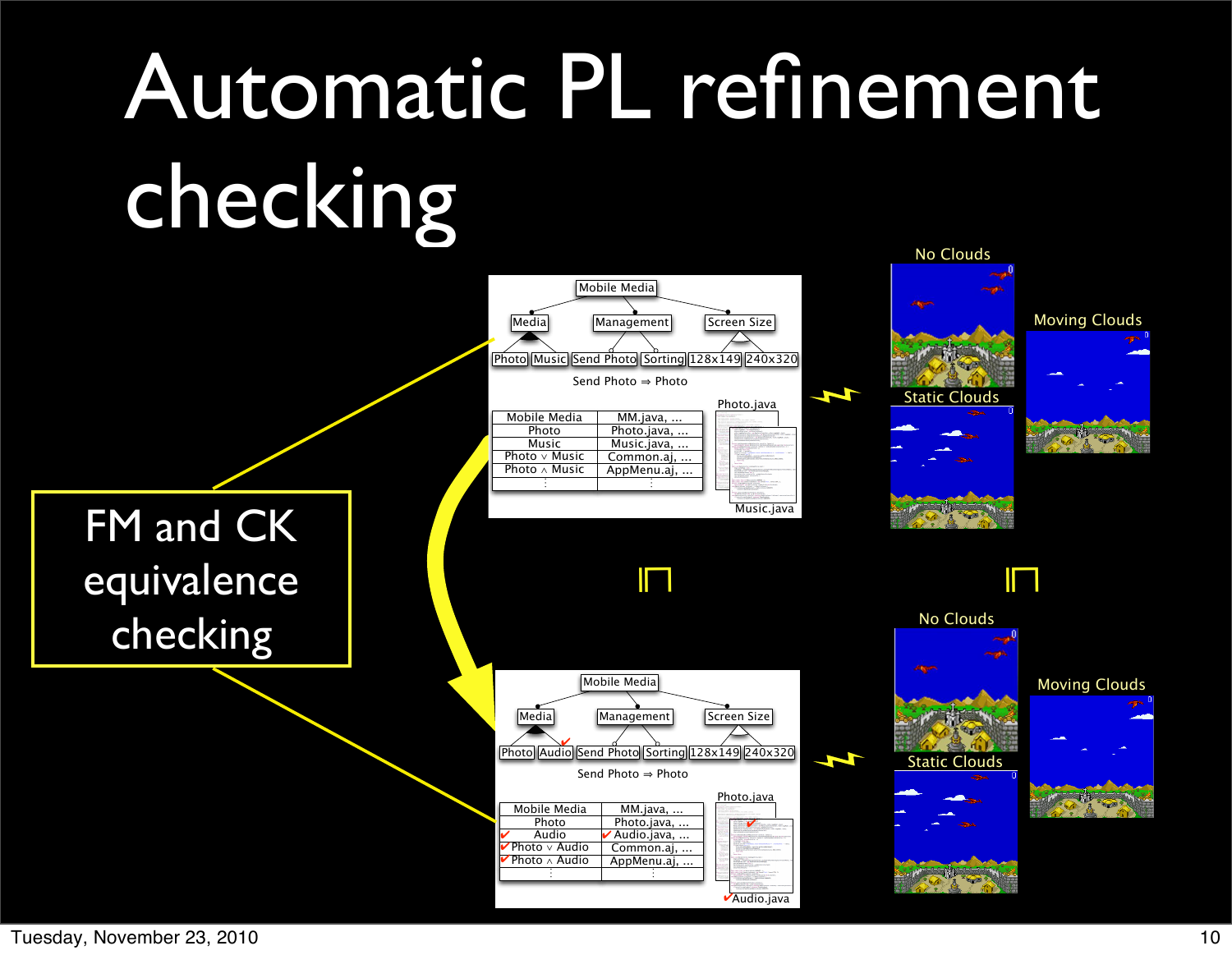## PL refinement approximation



Tuesday, November 23, 2010 11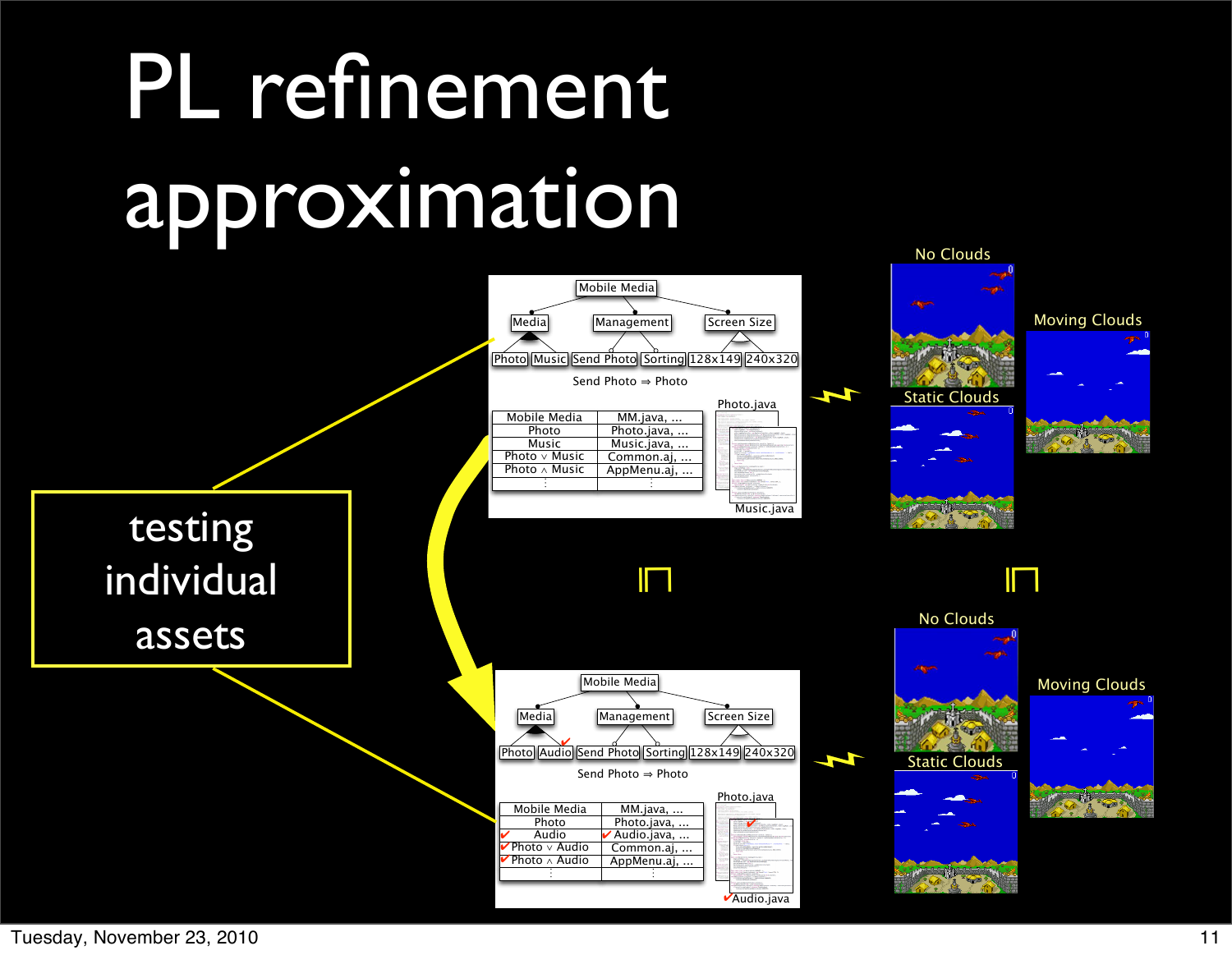# Ongoing Work

- Analysis of refactorings performed on TaRGeT SPL
	- 23 SPL refactorings identified
	- 8 of them analyzed until now
		- Average of 12 classes modified
		- 2 refactorings performed incorrectly
- **Derivation of some refactoring templates**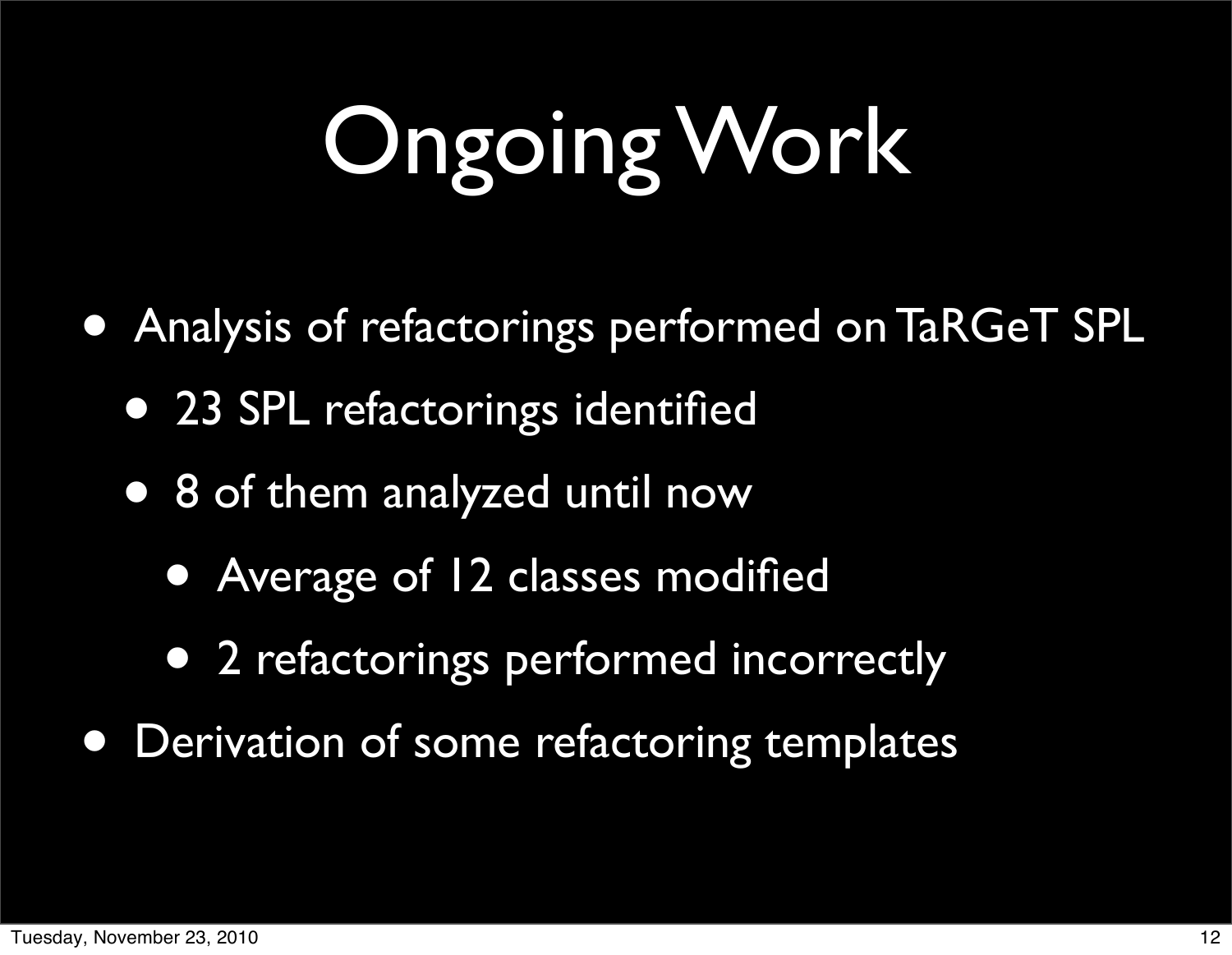#### Possibilities

- Exercise different languages for FM-CK-Source with the theory
	- GenArch, CrossMDA...
- Validate the proposed templates by analyzing modifications in other SPLs
- Automate the proposed refactorings in the context of a development tool